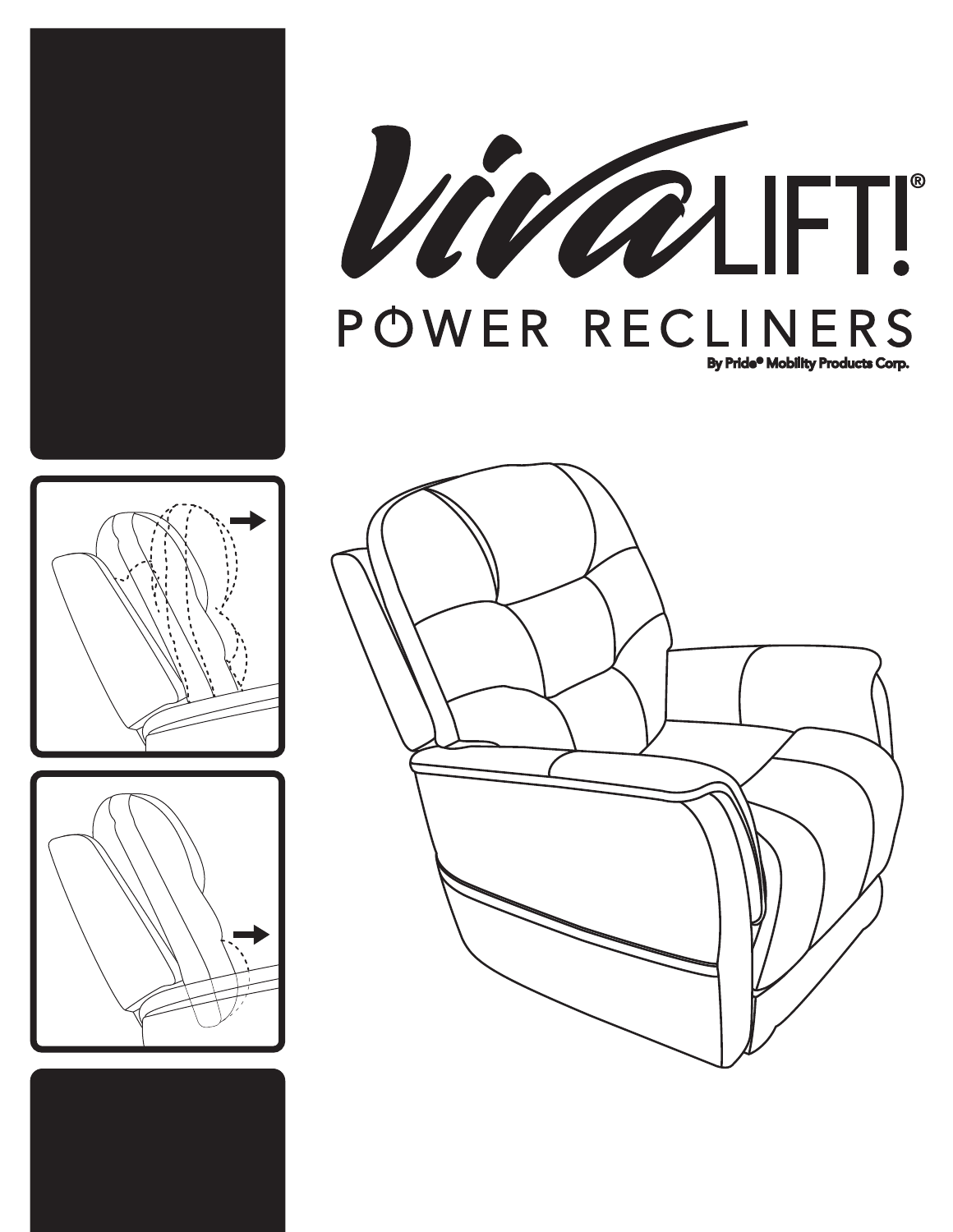

*NOTE: This quick reference guide offers basic hand control functions, general care instructions, basic assembly information, warranty information, and weight capacity information for your chair. Before operating the chair, thoroughly read the owner's manual and all other supplemental documents for information on safety, basic operation, and care and maintenance.*

The illustrations reflect those hand controls with the highest level of functionality. The hand control you receive may have fewer options, but basic functionality is the same.

The premier feature of the VivaLIFT!**®** Power Recliner is that you have the ability to adjust your feet and back independently to achieve your perfect position. For example, the seat back can recline until it is horizontal to the floor. To achieve this, press and hold button "8" (as shown in **figure 1**) until it is fully reclined.

# **HAND CONTROL IDENTIFICATION KEY**

### **1. USB PORT**

Use to connect to/charge USB enabled devices.

### **2. HEADREST IN BUTTON**

Press and hold to move headrest in.

### **3. HEADREST OUT BUTTON**

Press and hold to move headrest out.

### **4. LUMBAR SUPPORT IN BUTTON**

Press and hold to move lumbar support in.

# **5. LUMBAR SUPPORT OUT BUTTON**

Press and hold to move lumbar support out.

### **6. UP BUTTON**

Press and hold to return all chair power options to the neutral position, while lifting you into an upright position.

### **Follow these steps to properly stand up from your chair:**

- 1. Activate and hold the UP button (switch) to raise your chair.
- 2. Release the button (switch) when the chair reaches a height where you can stand up comfortably.

WARNING! Do not attempt to stand up until you can stand safely, are steady on your feet, and can bear weight. Pride recommends the use of assistance aids and/or an attendant for enhanced stability.

WARNING! Avoid putting all of your weight on the chair armrests when attempting to stand and do not use the armrests for weight bearing purposes.







**Figure 2. Cup Holders**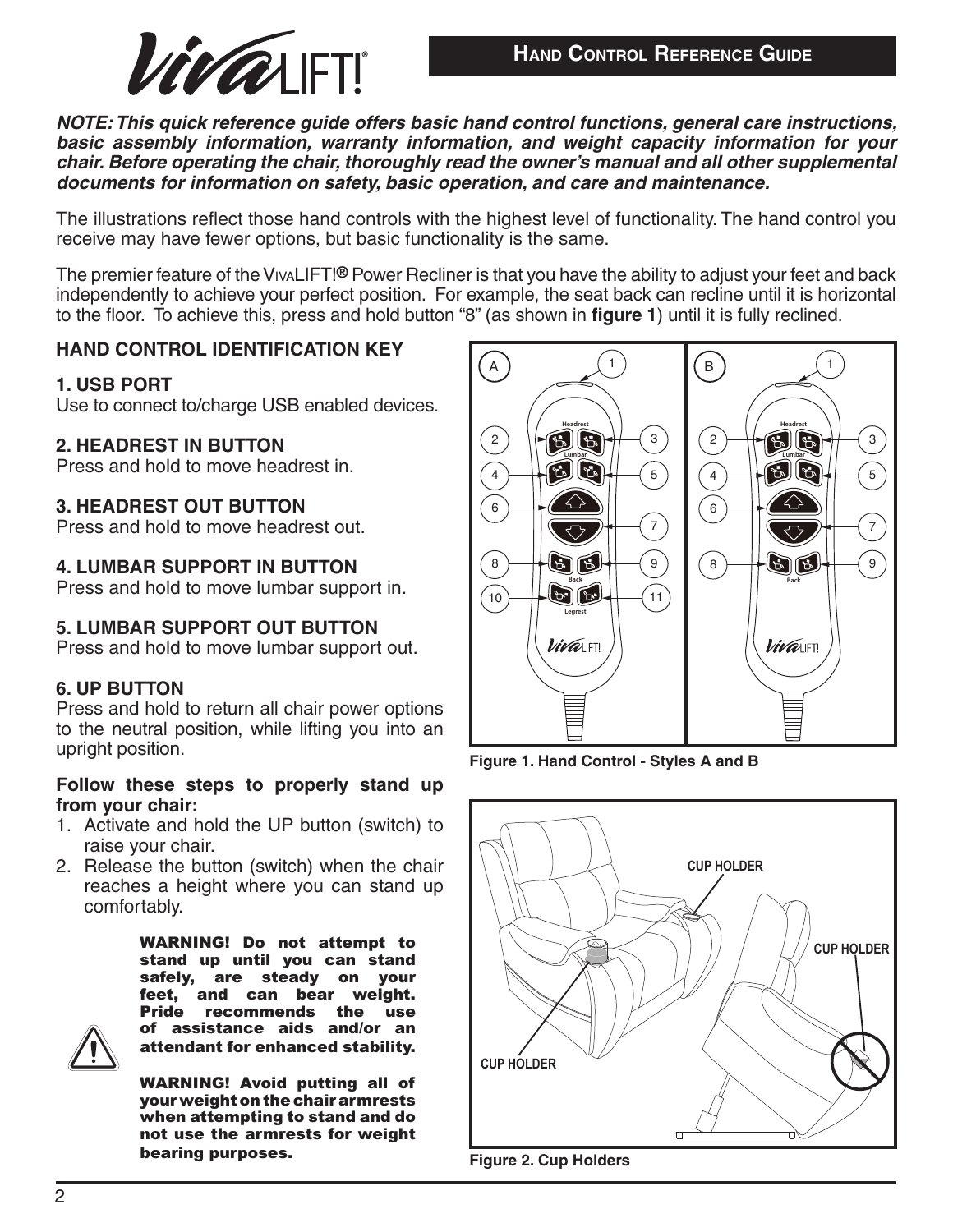

If your chair is equipped with cup holders, ensure the cup holders are empty prior to elevating your chair above a seated positon to a standing position. **See figure 2.** 



WARNING! Any contents in the cup holder may shift or spill when the chair is raised. Remove all contents prior to elevating your chair. Failure to remove all contents from the cup holders prior to elevating your chair above a seated position may result in personal injury or property damage.

WARNING! NEVER place lit tobacco products in the cup holders or attempt to use the cup holders as an ashtray.

### **7. DOWN BUTTON**

Press and hold to lower chair to seated or reclined position.

#### **8. SEATBACK RECLINE BUTTON**

Press and hold to recline the seatback.

**9. SEATBACK INCLINE BUTTON**

Press and hold to raise the seatback.

**10. LEG REST UP BUTTON**

Press and hold to raise the leg rest.

**11. LEG REST DOWN BUTTON** Press and hold to lower the leg rest.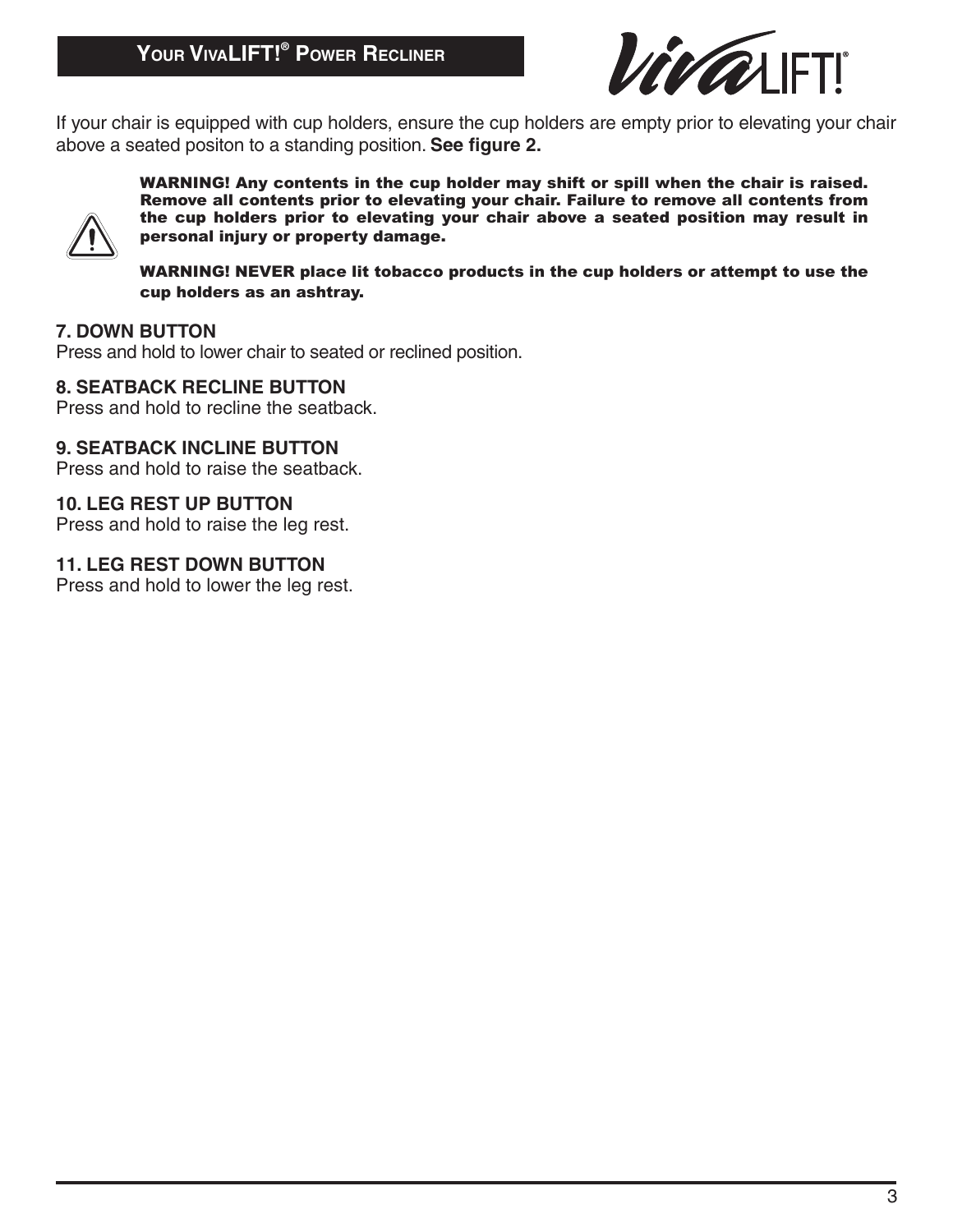

### **FABRIC CARE INSTRUCTIONS**

The fabric covering this piece of furniture is very durable for everyday living. Clean with only waterbased shampoo or foam upholstery cleaner. Do not over wet. Do not use solvents to spot clean. Lightly scrubbing will help with any tougher spots that may have developed. Always check a small spot of fabric in an area that is unseen to be sure the cleaning agent being used will not discolor or fade the fabric's finishing. Let the chair air dry and vacuum for the best result.

### **CHAIR ASSEMBLY**

Once the chair has been removed from the box, you'll notice the back is lying on the top of the seat. Follow the steps below:

- 1. Some models have back wings that attach to the back. When unpacking your chair you will find these back wings packed in the back of the chair base. Unpack the back wings and set them aside for later installation.
- 2. Locate the plastic bag that contains the power transformer, power cord, and the hand control. This can be done by turning the base over on its arms. You will see the plastic bag tied to the inside of the unit. Carefully cut the ties that hold the bag and remove it. Dispose of the ties and bag properly.
- 3. Remove the hand control from the plastic bag and connect it to the female plug located in the rear of the chair. **See figure 3.**



**Figure 3. Chair Assembly - Power Transformer, Cords, and Connections**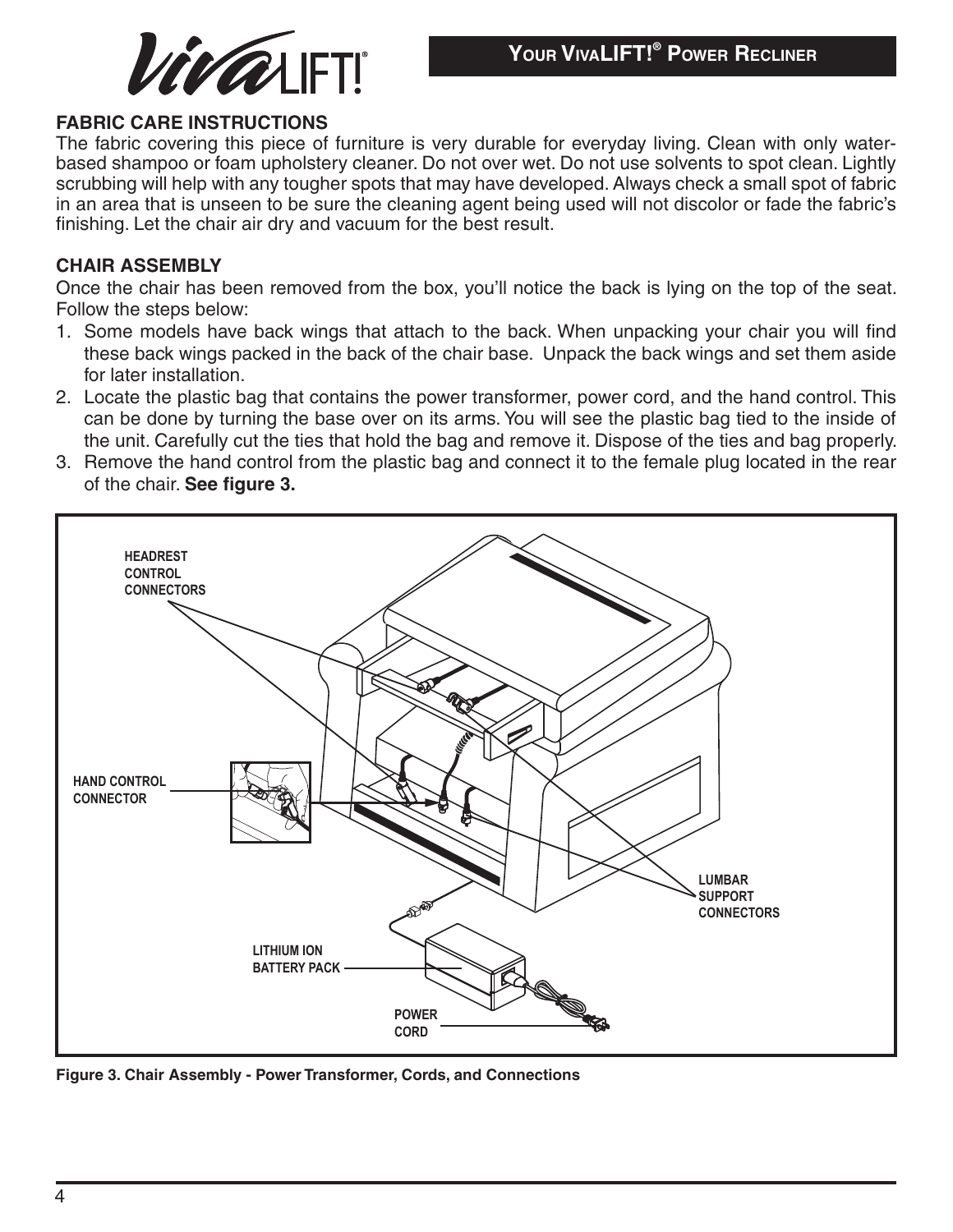# **Your VivaLIFT! ® Power Recliner**



- 4. To install the back, align the Knock-Down (KD) sleeves in the back with the KD brackets in the chair base, slide the back down on the base. **See figure 4.** Push down on the top of the back to lock the back into position. You will hear a click from each side of the chair to ensure the back is locked in properly.
- 5. Plug in the Lumbar and Headrest connectors, **See figure 3.** If your model is Headrest Only, you only need to plug in the Headrest.
- 6. If your model has back wings, align the KD sleeves, and slide the wing down into place, see **figure 5.** Please note there is a label on the brackets. Please assemble them as indicated (*A-A* and *B-B)*.
- 7. Connect the Power Transformer cable to the corresponding plug coming from the back of the chair. **See figure 3.**
- 8. Connect the Power Cord into the Power Transformer. **See figure 3.**
- 9. Connect the power cord into an electrical outlet near where the chair will be used. **Figure 4. Chair Back Installation**





**Figure 5. Wing Back Installation**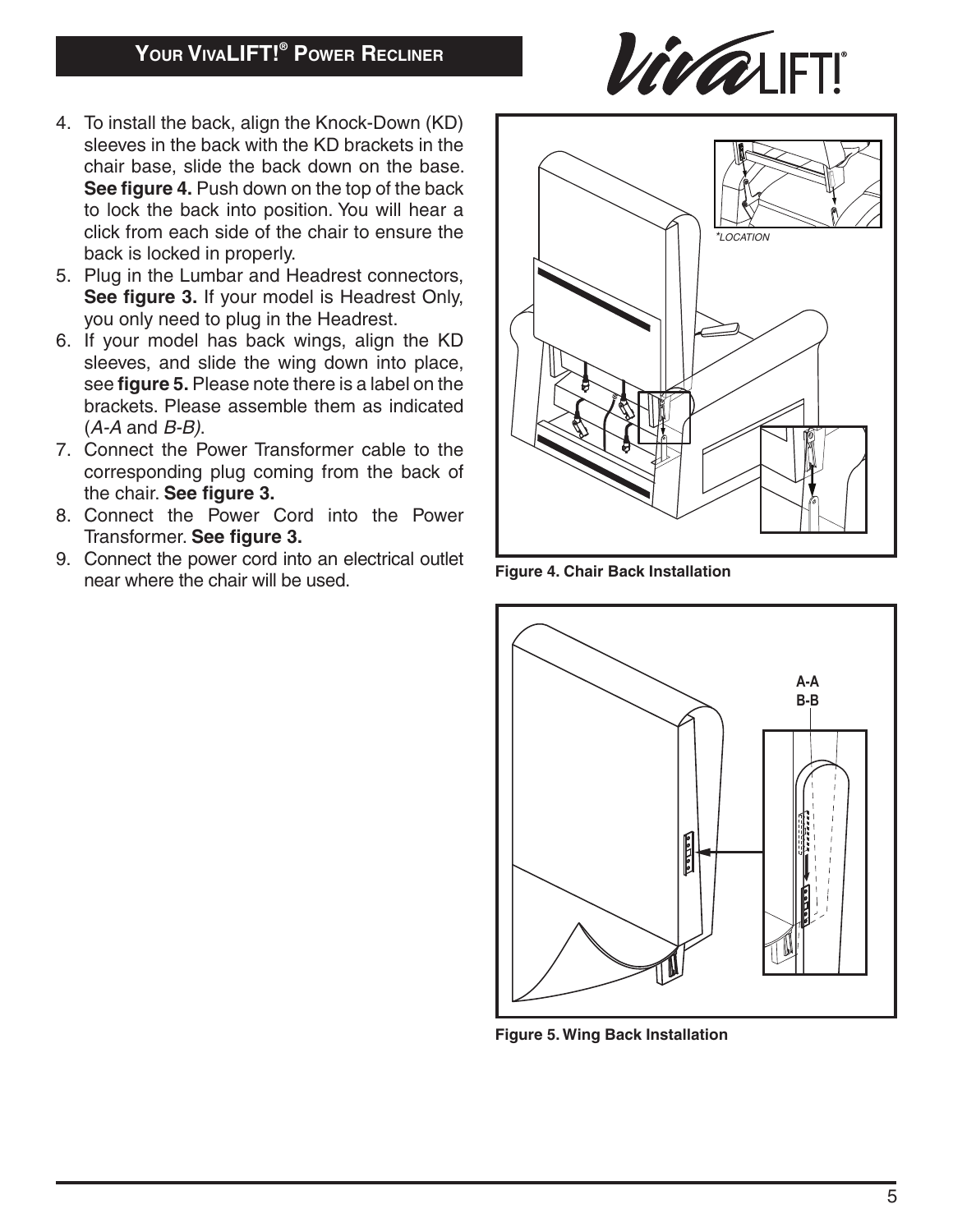

#### **LIFETIME WARRANTY**

Pride offers a lifetime warranty on the lift and recline mechanisms, and chair frame. Pride warrants that the lift and recline mechanisms and chair frame on your lift chair will be free from defects under normal use and service for as long as the chair is in use by the original owner. This lifetime warranty covers the lift and recline mechanisms against metal fatigue, defective welds, and bushings.

#### *NOTE: Pride reserves the right to replace only the part of the lift and recline mechanism or chair frame that may be defective.*

#### **SEVEN-YEAR PRO-RATED WARRANTY**

For the first four (4) years from the date of purchase, Pride will repair or replace at our option to the original purchaser any of the following parts found upon examination by an authorized representative of Pride to be defective in material and/or workmanship:

- 
- Motor **Example 2 Hand Control <b>Figure** Transformer/Control Box
- Power Headrest 
Power Lumbar
	-

For three (3) additional years, a pro-rated warranty will be made available for the following parts:

- 
- Motor **The Control Control Control Example 2** Transformer/Control Box
- - Power Headrest **Fig. 1** Power Lumbar

Pride will warrant these components with the following pro-rated schedule:

- **Fifth year:** 25% off suggested retail price
- **Sixth year:** 15% off suggested retail price
- **Seventh year:** 5% off suggested retail price

#### **LITHIUM-ION BATTERY**

The Lithium-Ion battery pack is covered by a twelve (12) month (1 year) warranty.

#### **WARRANTY EXCLUSIONS**

This warranty does not extend to fabric.

Pride is not responsible or obligated to pay for labor, service calls, shipping, and/or any other charges incurred for repair of the product. All transportation costs and shipping damage incurred while submitting parts for repair or replacement are the responsibility of the purchaser. Please contact your authorized Pride provider for information on the current cost associated with a service visit.

- Circumstances beyond the control of Pride
- Labor, service calls, shipping, and other charges incurred for repair of the product, unless specifically authorized, IN ADVANCE, by Pride
- Repairs and/or modifications made to any part without specific consent from Pride

#### **Exclusions also include components with damage caused by:**

- 
- 
- Contamination Abuse, misuse, accident, or negligence
- Battery fluid spillage or leakage Improper operation, maintenance, or storage
- Commercial use or use other than normal

#### *NOTE: Your chair is not designed to be used as a bed. Such use may shorten product life and voids the warranty*.

### **IMPLIED WARRANTIES**

**Implied warranties, including those of merchantability and fitness for a particular purpose, are limited to one (1) year from the date of purchase and to the extent permitted by law. Any and all other implied warranties are excluded.** This is the exclusive remedy. Liabilities for consequential damages under any and all warranties are excluded.

Some states do not allow limitations on how long an implied warranty lasts or do not allow the exclusion or limitation of incidental or consequential damages. The above limitation or exclusion may not apply to you.

This warranty gives you specific rights, and you may also have other rights which vary from state to state.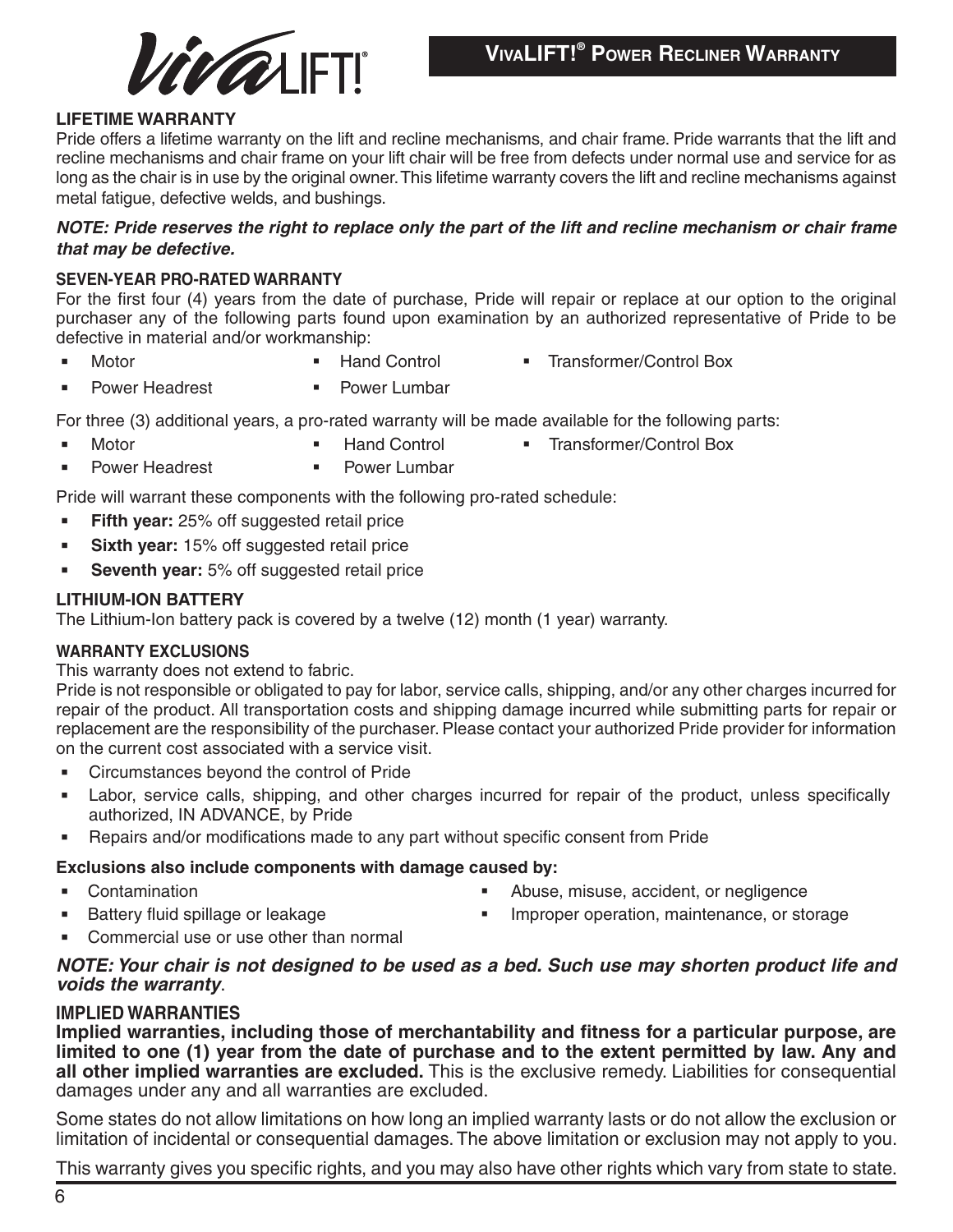

Your chair was developed for your convenience. Your chair has a weight capacity of 375 lbs. (170 kg). Refer to the owner's manual for any additional information concerning your chair.



**MANDATORY! Stay within the specified weight capacity of your lift chair. Exceeding the weight capacity voids your lift chair warranty.**